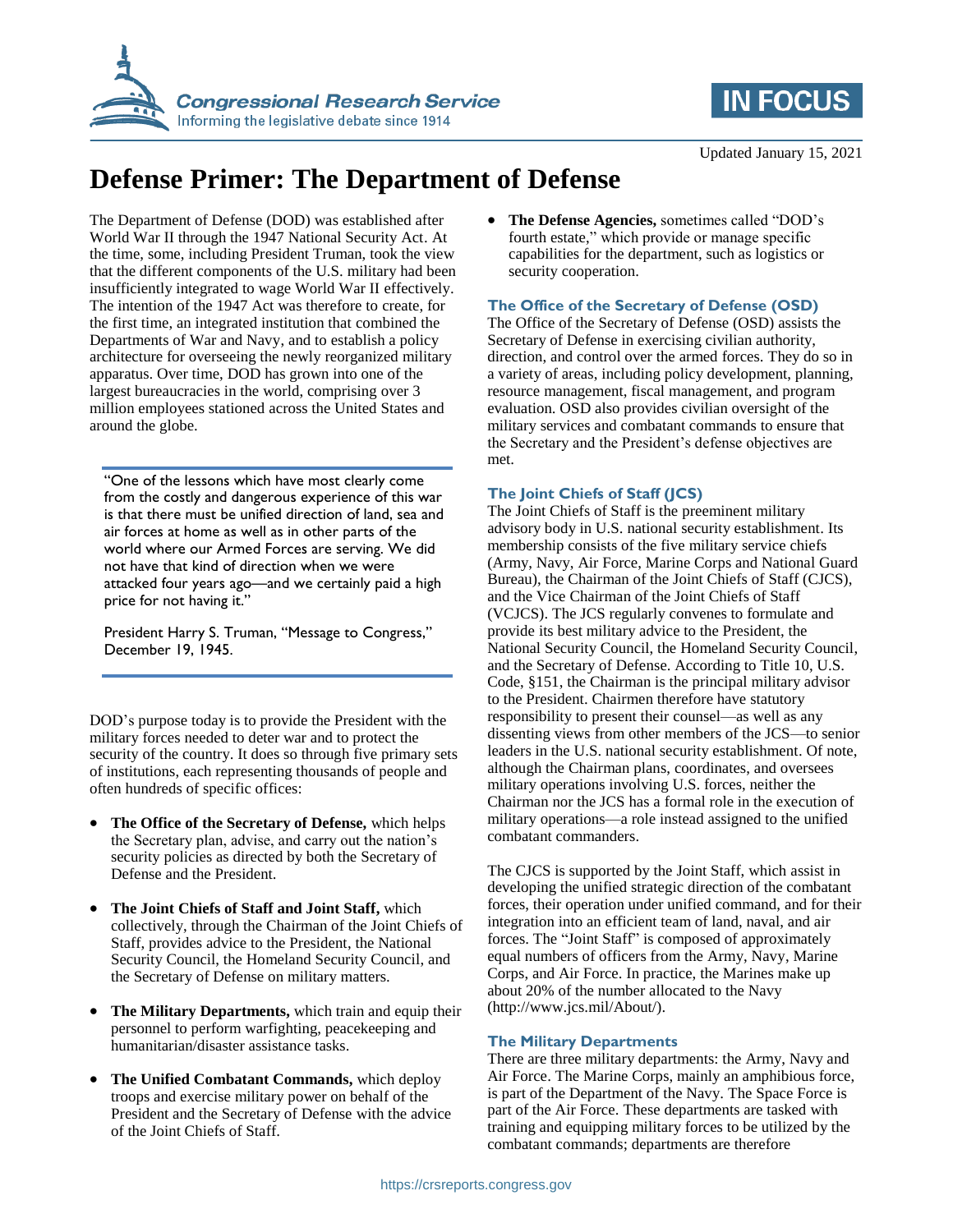responsible for DOD's "supply" of military forces and equipment. Each department is led by a civilian service secretary and supported by a service chief. A service chief is a senior military officer designated as the principal military advisor to a departmental secretary for matters relating to a specific armed service.

In terms of overall roles and responsibilities, The Army defends the land mass of the United States, its territories, commonwealths, and possessions; it operates in more than 50 countries. The Navy maintains, trains, and equips combat-ready maritime forces capable of winning wars, deterring aggression, and maintaining freedom of the seas. The U.S. Marine Corps maintains ready expeditionary forces, sea-based and integrated air-ground units for contingency and combat operations, and the means to stabilize or contain international disturbance. The Air Force provides a rapid, flexible, and, when necessary, lethal air and space capability that can deliver forces anywhere in the world in less than 48 hours.

#### **Unified Combatant Commands**

The Unified Combatant Commands, or "COCOMs," are the principal mechanism through which the Department of Defense conducts its global operations. The COCOMs represent the "demand" side of DOD, as it is primarily the COCOM's operational needs that drive the development of military requirements across the department.

There are seven regionally focused COCOMS:

- U.S. Africa Command, responsible for sub-Saharan Africa;
- U.S. European Command, responsible for all of Europe, large portions of Central Asia, parts of the Middle East, and the Arctic and Atlantic Oceans;
- U.S. Central Command, responsible for most of the Middle East, parts of Northern Africa and west Asia, and part of the Indian Ocean;
- U.S. Northern Command, responsible for defense of the continental United States and coordination of security and military relationships with Canada and Mexico;
- U.S. Southern Command, responsible for Central America, South America, and the Caribbean; and
- U.S. Indo-Pacific Command, responsible for the Pacific Ocean, Southwest Asia, Australia, South Asia, and parts of the Indian Ocean. It shares responsibility for Alaska with U.S. Northern Command.
- U.S. Space Command (USSPACECOM), established in 2019, which deters aggression and conflict, defends U.S. and allied freedom of action, delivers space combat power for the Joint/Combined force, and develops joint warfighters to advance U.S. and allied interests in, from, and through the space domain.
- U.S. Strategic Command, which is responsible for controlling space, deterring attacks on the United States and its allies, launching and operating satellite systems, and directing the use of U.S. strategic forces;
- U.S. Special Operations Command, which provides counter-paramilitary, counter-narcotics, guerilla, psychological warfare, civil education, and insurgency capabilities; and
- U.S. Transportation Command (USTRANSCOM), which provides air, land, and sea transportation to different components of the Department of Defense.
- U.S. Cyber Command (USCYBERCOM) directs, synchronizes, and coordinates cyberspace planning and operations to defend and advance national interests in collaboration with domestic and international partners.

#### **Defense Agencies**

Title 10, U.S.C., §191 grants the Secretary of Defense authority to establish agencies that provide for the performance of a supply or service activity that is common to more than one military department, in instances where doing so is deemed more effective, economical, or efficient than existing structures. Organizations established under this authority are referred to as either Defense Agencies or a Department of Defense Field Activity. According to DOD's Chief Management Officer, there are 20 Defense Agencies (9 of which are also designated Combat Support Agencies pursuant to Title 10, U.SC., §193, meaning that they are jointly overseen by the Chairman of the Joint Chiefs of Staff), and 8 DOD Field Activities.

#### **DOD Reform**

Managing an organization as large and complex as DOD presents a unique challenge to its senior leaders. Concerns about the department's efficiency, effectiveness, or both have driven reform initiatives since the establishment of DOD itself. One particular tension that was built into Truman's initial DOD design is that between the military services on the one hand, which strive to protect and advance their institutional ethos and capabilities, and joint or defense-wide institutions on the other, which seek to advance a greater degree of integration between DOD's constituent parts. In the early 1980s, congressional concerns that the services had undue—and unhelpful—influence in the conduct of military operations led to the 1986 Goldwater-Nichols Defense Reform Act. Thirty years later, the FY2017 National Defense Authorization Act (S. 2943) also sought to reform the way DOD is organized, with the overall aim of improving the department's agility and strategic integration of its global assets.

## **CRS Products**

CRS Report R44474, *Goldwater-Nichols at 30: Defense Reform and Issues for Congress*, by Kathleen J. McInnis

There are also four "functional" COCOMs:

**Kathleen J. McInnis**, Analyst in International Security